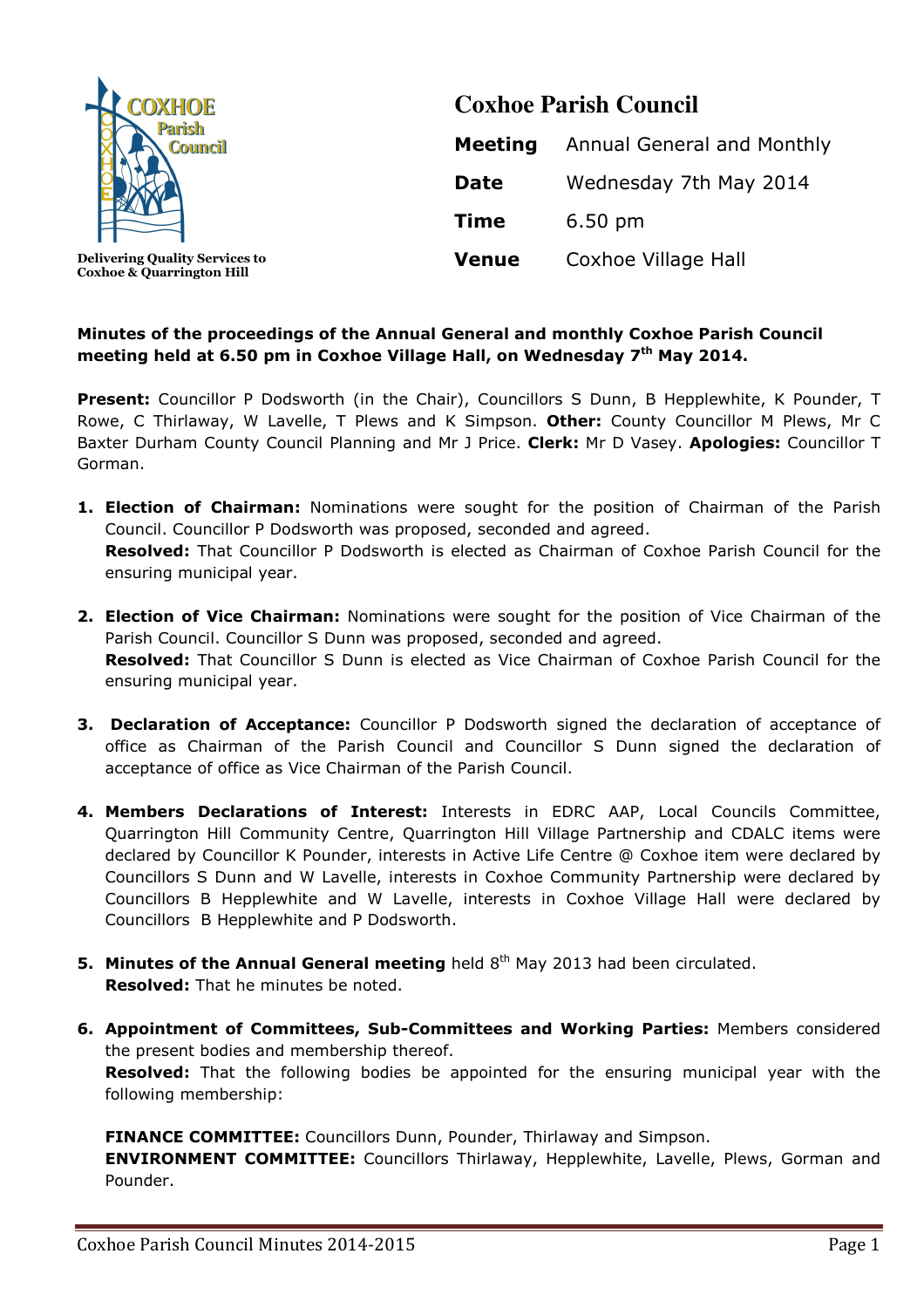**GRIEVANCE AND DISCIPLINARYCOMMITTEE:** Councillors Dunn, Hepplewhite, Simpson, Rowe, Thirlaway and Gorman.

**GRIEVANCE AND DISCIPLINARY APPEALS COMMITTEE:** Councillors Dodsworth, Lavelle, Plews and Pounder.

**7. Appointment of Members to Outside Bodies:** Members considered the present outside bodies and the current Parish Council representation thereon.

**Resolved:** That the following Councillors be appointed as the Parish Council representatives on the following outside bodies:

**COXHOE COMMUNITY PARTNERSHIP** Open to all members to attend subject to any conflicts of interest.

**QUARRINGTON HILL VILLAGE PARTNERSHIP** Open to all members to attend subject to any conflicts of interest.

**COUNTY DURHAM ASSOCIATION OF LOCAL COUNCILS (CDALC)** Open to all members to attend subject to any conflicts of interest.

**EAST DURHAM RURAL CORRIDOR AREA ACTION PARTNERSHIP LOCAL COUNCILS COMMITTEE.** Councillor Pounder and open to all members to attend subject to any conflicts of interest.

**WASTE LIAISON GROUP** Councillor Pounder and open to all members to attend subject to any conflicts of interest.

**HOPE CONSTRUCTION** Councillor Pounder and open to all members to attend subject to any conflicts of interest.

**LARFARGE (TARMAC)** Councillor Pounder and open to all members to attend subject to any conflicts of interest.

**CDALC SMALL COUNCILS FORUM** Councillor Dunn and the Parish Clerk and open to all members to attend subject to any conflicts of interest. **FLiC:** Councillor Dunn.

- **8. Dates of Meetings for 2014/15:** Members discussed and agreed the dates for the ensuring municipal year, agreeing to meet on the first Wednesday in the month.
- **9. Questions from the Public:** There were no questions from members of the public.
- **10.Police and Neighbourhood Wardens Reports:** The report from the Police covering April 2014 was considered by Parish Councillors, together with the Neighbourhood Wardens report covering the wider Durham area for March 2014. The recent cable theft in Quarrington Hill was raised and discussed.

**Resolved:** That the reports be noted.

- 11. Minutes of Last Monthly Meeting: Held on 2<sup>nd</sup> April 2014. Councillor S Dunn raised the former cinema in Coxhoe planning application and that he felt it had been resolved to object to the demolition and wider environmental health and planning enforcement issues were raised. **Resolved:** That the minutes of the last monthly meeting held on 2<sup>nd</sup> April 2014 be approved and signed as a true record. That the Parish Clerk raises the environmental health issues with Durham County Council in relation to the former cinema in Coxhoe and ask a planning enforcement officer to attend a future Parish Council meeting.
- 12. Land at Station Road Coxhoe: Mr C Baxter from Durham County Council Planning Department provided details of the outline planning permission (all matters reserved except access) for up to 50 dwellings. Parish Councillors and members of the public considered the application and raised many points including ownership of part of the land required for access, traffic concerns, access issues and impact on bio-diversity of the site. The Chairman indicated that the strength of feeling was clear and urged members of the public to comment in their own right and to attend the Durham County Council planning meeting that will consider the application and use the opportunity to speak.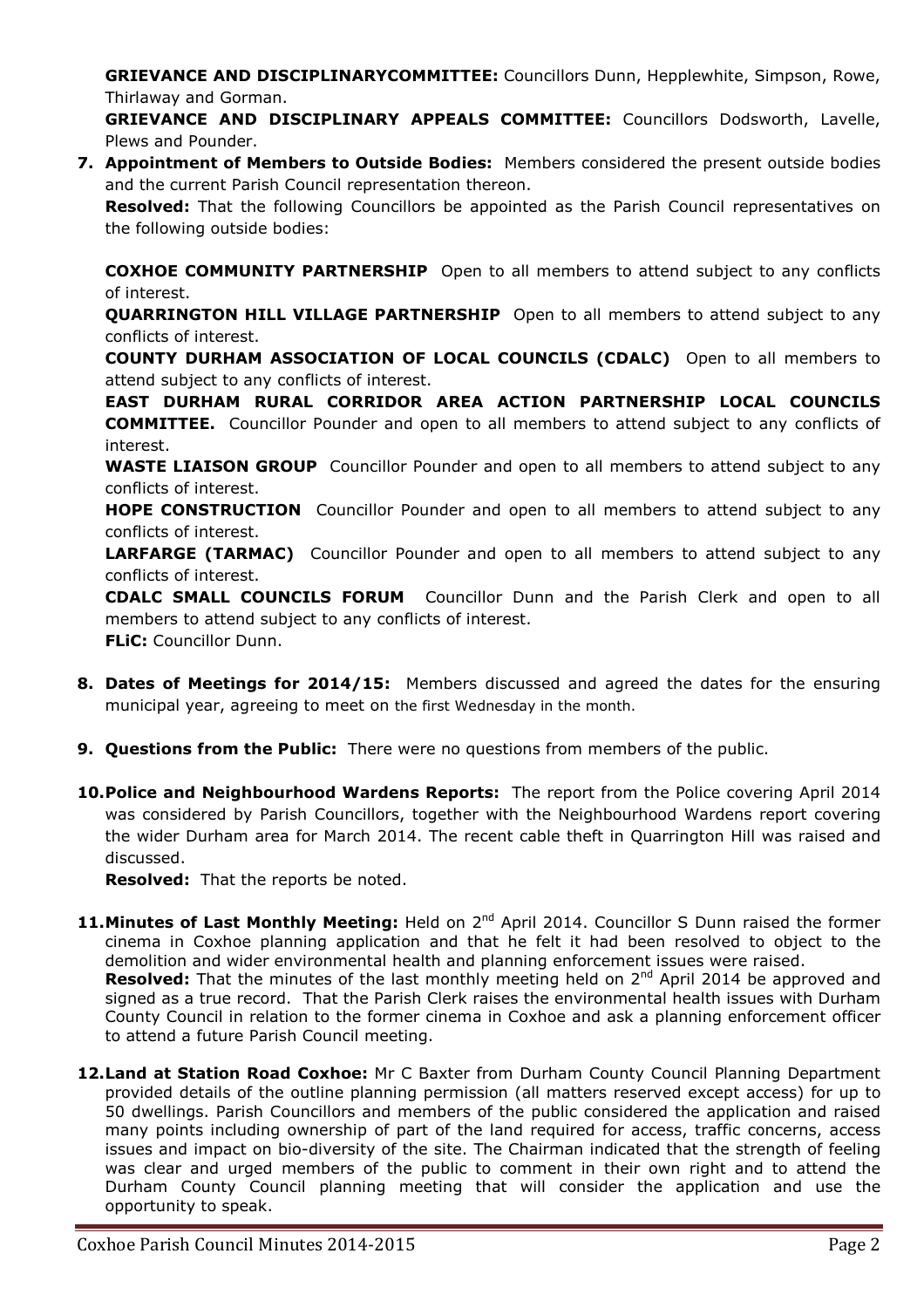Mr C Baxter left the meeting.

**13.Parish Clerks Report and Correspondence for Information:** The Parish Clerk presented the Parish Clerks Report which included numerous updates and correspondence received by the Parish Council. The Parish Clerk highlighted Parish Councillors responsibilities in relation to declaration of interests, consideration of a nomination for a new Vice President for the County Durham Association of Local Councils and the dog fouling initiative in a local Parish.

**Resolved:** That no nomination be made for a new Vice President for the County Durham Association of Local Councils. That the Parish Council produces a similar dog fouling flyer to be distributed to all households in the Parish. That the Parish Clerk enquire as to the possibility of a paper chase course being run solely for the Parish Council.

## 14. Durham County Councillors Update: No matters to be raised.

15. Coxhoe Village Green: Minutes of the Coxhoe Village Green Working Group held on the 10<sup>th</sup> and 23rd April 2014 were considered. Progress and future timing of works were considered together with the funding deficit of £11,563. The Parish Clerk advised that this sum was likely to use the Parish Council reserves the position on which would be clear at the next meeting, to agree to fund at this point would likely mean use of PWLB borrowing at some point in the financial year.

**Resolved:** To provide funding up to a maximum of £11,563 and the Parish Clerk to manage cash flow and utilise PWLB borrowing as required.

#### **16.Durham County Council Fixed Play Consultation and Quarrington Hill Play area:**

The consultation was considered and the Quarrington Hill play area considered in some detail in relation to potential liabilities of any approach to the Parish Council. The need for a second play area in Quarrington Hill was questioned and the views of residents through PP2 considered in relation to this point.

**Resolved:** The Parish Clerk to seek firm figures re on-going yearly inspection/repairs, liability insurance and future replacement costs, together with details of organisations that could carry out the annual inspection and repairs work in relation to the proposed new play park in Quarrington Hill.

## **17.Community Reports:**

#### **17.1 Quarrington Hill Village Partnership**

The circulated report was considered. A member of the public raised issues and concerns in relation to the operation of the partnership and circulated paper detailing these further. Parish Councillors considered the issues raised.

**Resolved:** That the report be noted. That Counciilor Pounder request the partnership to provide a copy of its accounts and consitution to the Parish Council and that the partnership be discussed as a specific item at the next Parish Council meeting. That the accounts of all organisations that the Parish Council provide funding to be requested in future.

#### **17.2 Quarrington Hill Community Association**

The circulated report was considered. **Resolved:** That the report be noted.

- 17.3 Coxhoe Community Partnership Nothing to report.
- **17.4 Coxhoe Village Hall** Nothing to report.
- **17.5 Active Life Centre @ Coxhoe.** A general update was provided. **Resolved:** That the update be noted.

#### **17.5 Children and Young People:**

Councillor W Lavelle provided an update on a recent proactive meeting and advised that there would be a further meeting in June 2014.